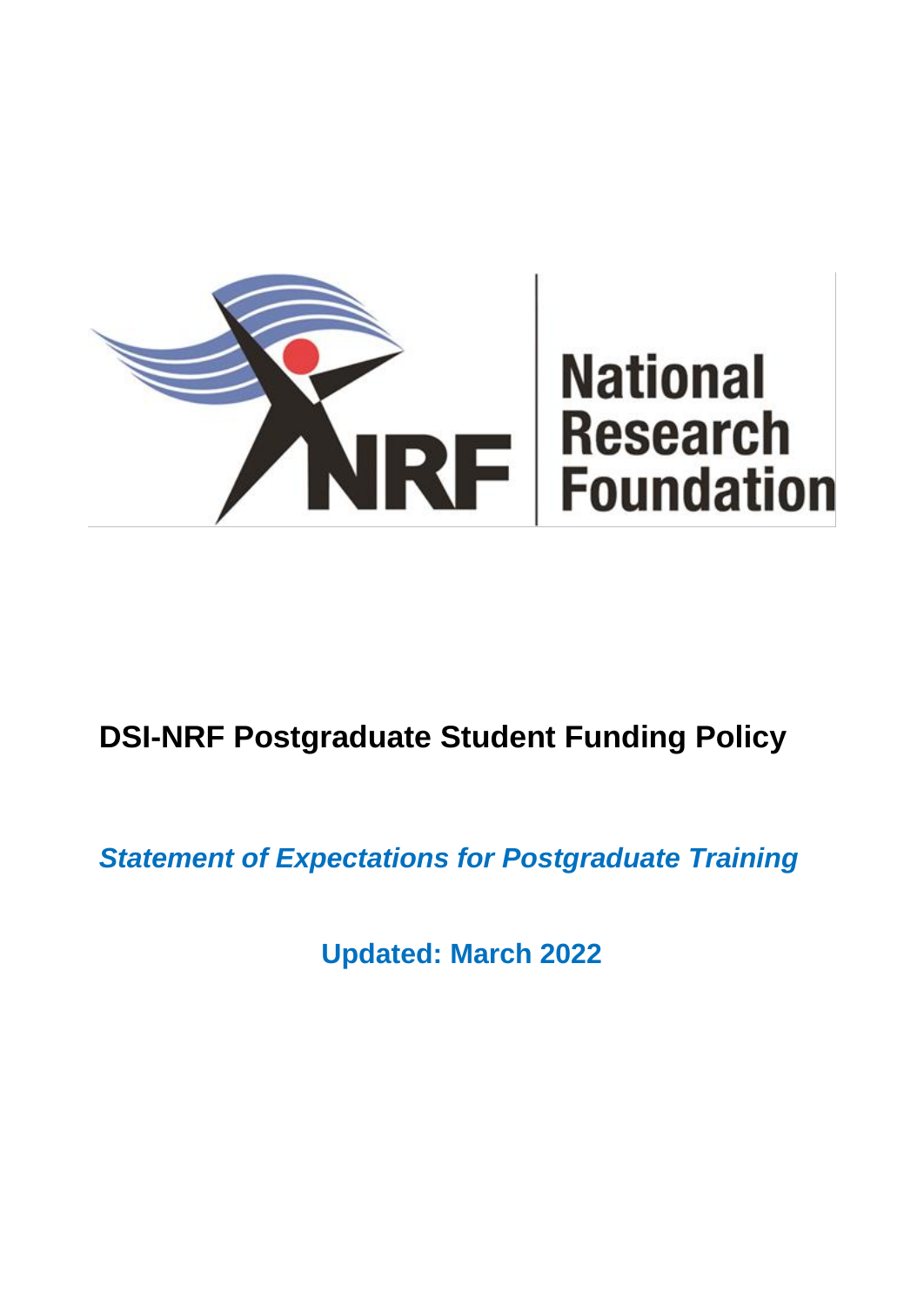# **INTRODUCTION**

The National Research Foundation (NRF) allocates postgraduate funding as a lever to address the challenges of inequity of access, success, and throughput at university, with transformation as the core objective.

The NRF maximises return on funding investment, strives to achieve a fully representative and transformed South African research workforce and reduces the age of completion of doctoral degrees, whilst improving success rates, and facilitating high retention of exceptional postgraduate talent in the academic and research fields.

The NRF supports postgraduate training through a number of interventions and the expectations are set out below for the Universities, Students and the NRF.

## **EXPECTATION OF UNIVERSITIES**

- 1. For postgraduate student training and development, universities are expected to demonstrate that they:
	- a. Underpin all of their work with common values of rigour and integrity;
	- b. Conform to all ethical, legal and professional obligations incumbent on their work;
	- c. Nurture a research environment that supports research of the highest standards of rigour and integrity;
	- d. Use transparent, robust and fair processes to handle allegations of misconduct;
	- e. Continue to monitor, and where necessary improve, the suitability and appropriateness of the mechanisms in place to provide assurances over the integrity of research;
	- f. Ensure that all the designated **postgraduate supervisors** have the necessary training, capabilities and capacity to train and supervise postgraduate students; and
	- g. The University must assign a mark for the major subjects in the final year of all undergraduate degrees, major subject(s) for an honours degree and an overall numerical mark for all master's degrees as students must meet the academic pass mark requirement to be eligible for the DSI-NRF postgraduate scholarship.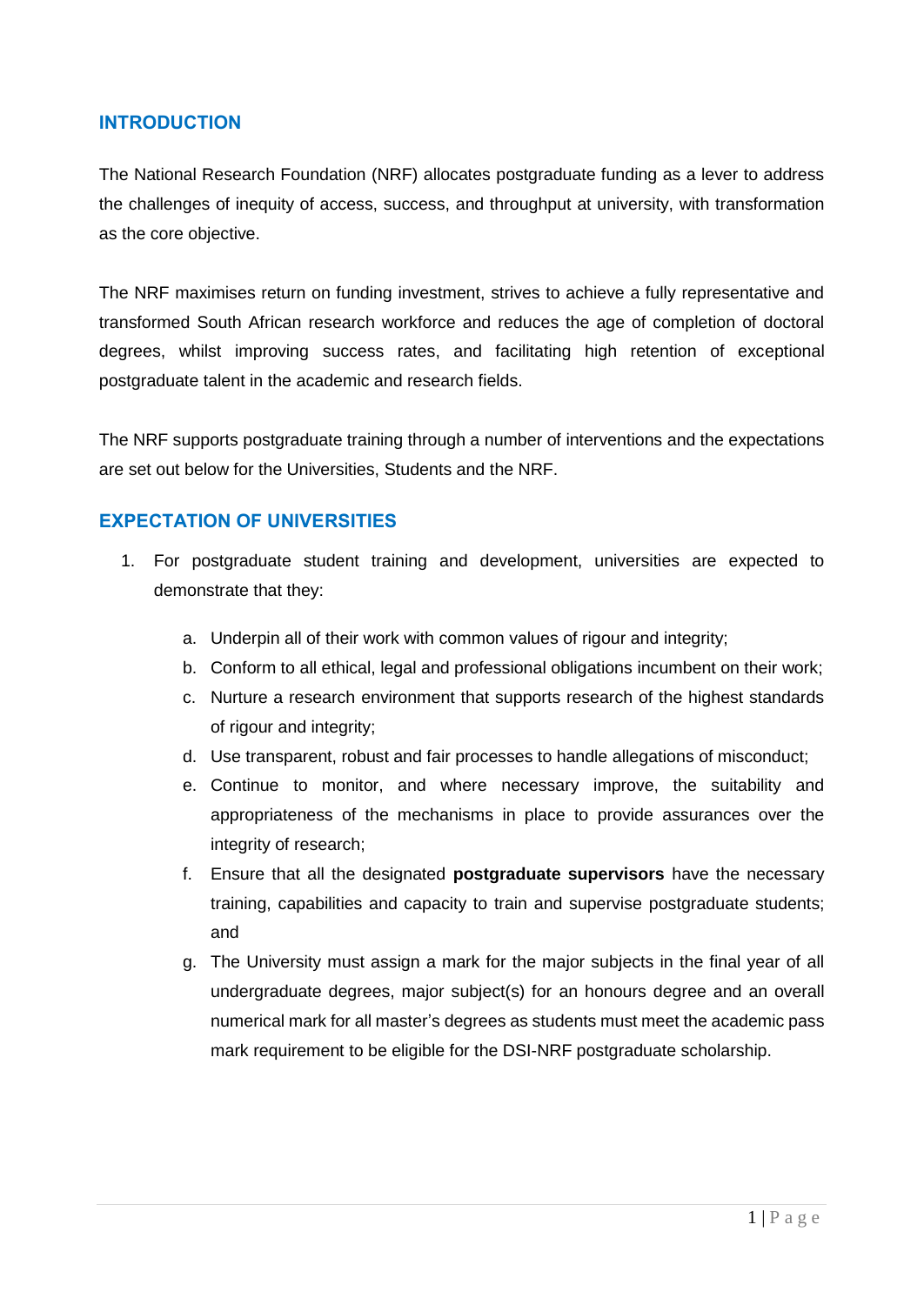#### **Administrative support for postgraduate students**

- 2. The NRF further expects universities to create equality of opportunity for students with disabilities and the removal of all barriers to enable their inclusion and integration into postgraduate programmes.
- 3. Universities are expected to have inclusive policies aligned to the Strategic Policy Framework on Disability for the Post-School Education and Training System (2018). Additionally, institutional policy on disability must cover three critical areas of access: the enabling environment, coordination, and cooperation.
- 4. Universities are expected to screen postgraduate scholarships for eligibility as per the standardised screening checklist which will be provided by the NRF. Applications which are not eligible following the eligibility screening process should be rejected on the NRF Online Submission System and formal feedback should be sent to applicants by Universities.
- 5. Universities are expected to review each postgraduate application using a standard scorecard provided by the NRF before forwarding nominated applications to the NRF. Applications which are not eligible following a review process should be rejected on the NRF Online Submission System and formal feedback should be sent to applicants by the universities.
- 6. Institutional reviewers are expected to review the applications at all three levels of study, applying all the scorecard review criteria provided by the NRF.
- 7. Institutional reviewers are expected to note the NRF's emphasis on scientific merit and originality of the study for master's and doctoral applications, respectively, as well as potential impact of the outputs at both levels of study when reviewing applications.
- 8. The Research Office or Postgraduate Office must submit confirmation of the review process signed by the Deans of Faculties or Deputy Vice-chancellor: Research. Only applications recommended for funding, based on the merit review of applications by the University, must be submitted to the NRF for funding consideration.
- 9. Universities must provide eligibility feedback to applicants who were screened at the universities for eligibility and deemed not eligible for funding.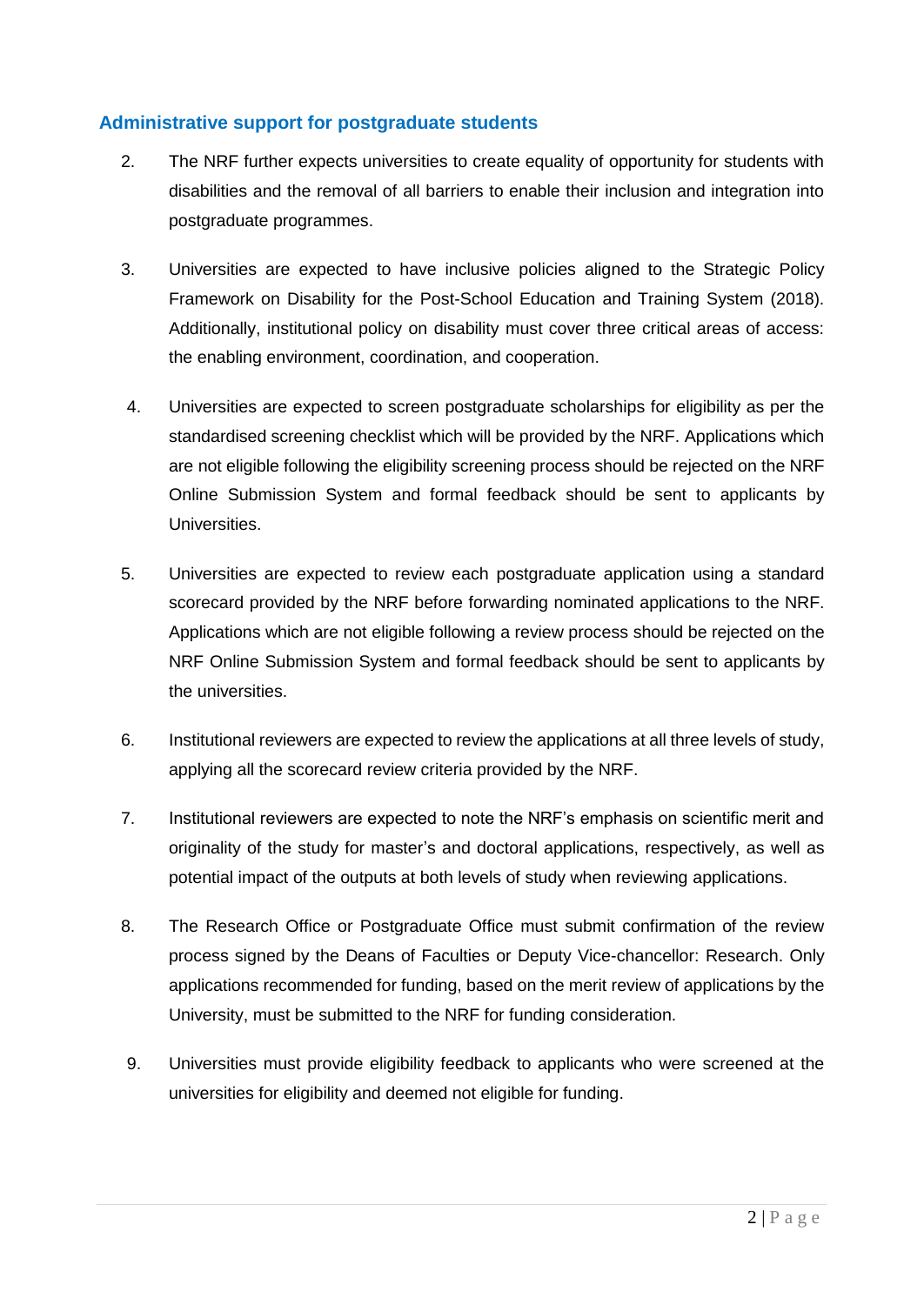- 10. Universities must provide review feedback to applicants who were reviewed at the universities and were not recommended and deemed not eligible for funding by the panel of reviewers.
- 11. Universities are expected to review appeals using a standard review spreadsheet template provided by the NRF before forwarding recommended appellants to the NRF. Appellants who are not eligible following a review process should be rejected and formal feedback should be sent to the appellants by the Universities.
- 12. The Research Office or Postgraduate Office must submit reviewed appeals using the appeal review spreadsheet template signed by the Deans of Faculties or Deputy Vicechancellor: Research. Only appellants recommended for funding, based on the review of the appeal by the University, must be submitted to the NRF for funding consideration.
- 13. All universities are expected to sign a Conditions of the Grant (CoG) at the commencement of funding at each level of study.
- 14. The NRF expects that postgraduate students receiving NRF scholarships must be prioritised for accommodation at University residences, especially at the honours level.
- 15. Universities are expected to accommodate persons with disabilities in University owned accommodation or private rental accommodation with no barriers to access.
- 16. The NRF expects that postgraduate students receiving DSI-NRF scholarships be accommodated at University owned accommodation or assisted to secure off-site private rental accommodation. The universities must ensure that they secure accreditation of more private rental accommodation to be able to house all the funded students who could not be accommodated in University owned residences.
- 17. Where a University provides a fee waiver, at the master's or doctoral levels, the funds allocated for the fees will not accrue to the student, but will be made available as a research grant to cover running expenses of the postgraduate research project. Running expenses are categorised as small equipment, materials and supplies, data collection, site visits and technical assistance for specialised skills. The institutions must have an institutional policy for the payment of these funds in accordance with institutional requirements.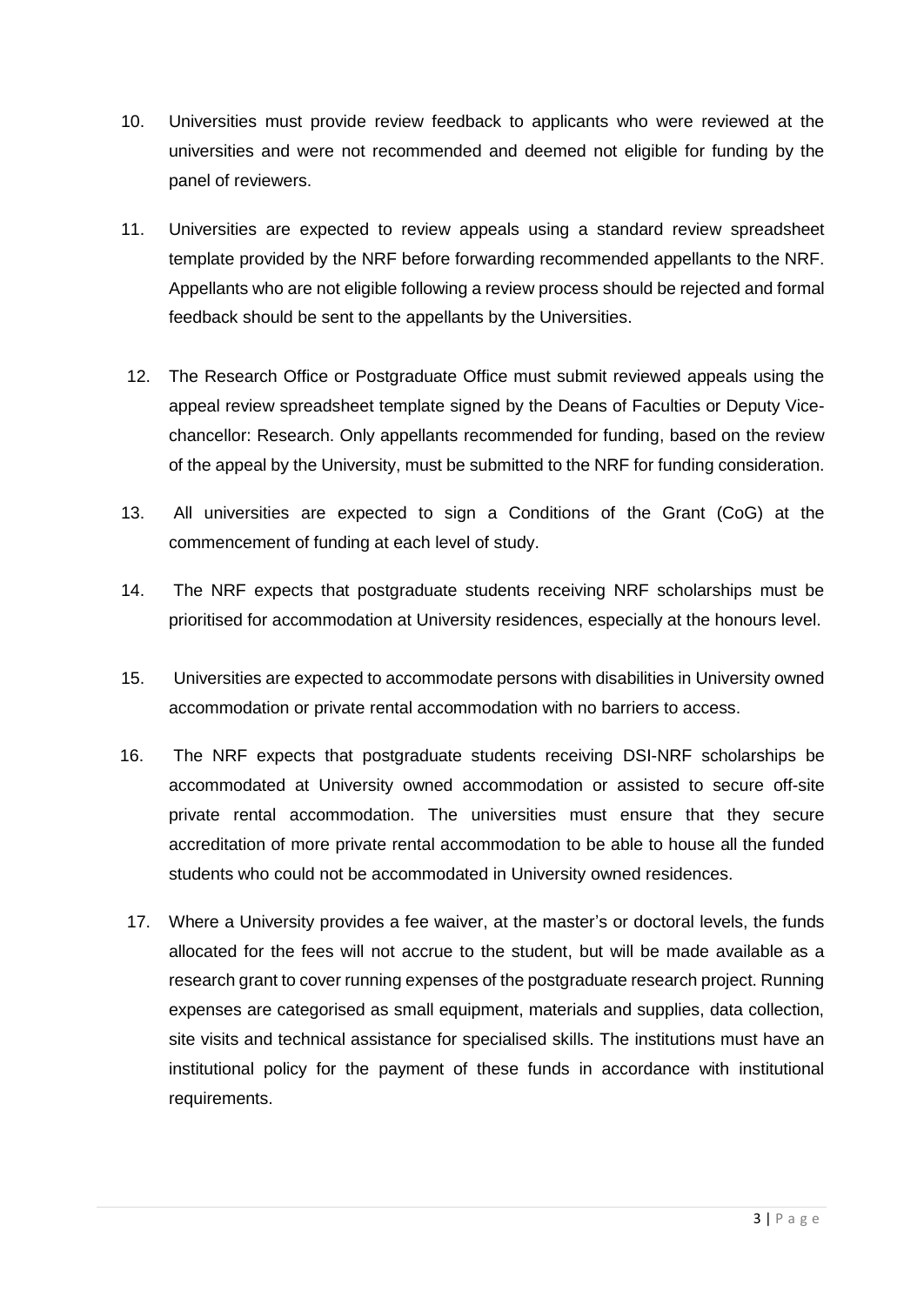- 18. In order for the students not to lose their continued funding, higher education institutions must ensure that the academic results are available before the institutional deadlines for registration of the next higher degree.
- 19. The universities should undertake open, merit-based and transparent recruitment of postgraduate students.

## **Enabling environment for postgraduate training**

- 20. The universities are expected to provide an environment where postgraduate students have the opportunity to widen their horizons as part of their training. Experiences outside their own University, for example with other academic collaborators, in non-academic environments or overseas are encouraged where it fits with the individual and scope of the project. These should be well planned to ensure that the postgraduate student gains maximum benefit.
- 21. Universities are required to ensure access to managed social support ensuring availability of healthcare, access to psychologists and counsellors on campus.
- 22. The universities shall ensure that all students enter into a Memorandum of Understanding (MoU) to be submitted to the NRF together with the midyear reports due by the end of August. Master's students registered for coursework in the first year of study, should submit the agreed and signed MoU with their end of year reports due by mid-February of the following year.
- 23. In the case of honours students, the MoU will be firstly agreed and signed by the student and the University Head of Department clarifying expectations, if the supervisor is not yet identified or allocated
- 24. In the case of master's and doctoral students the MoU will be agreed and signed between the supervisor(s) and the postgraduate student, clarifying expectations and preferences in managing the Research project.

# **Training of postgraduate students**

25. The universities should implement a training strategy which is in line with the approved research project.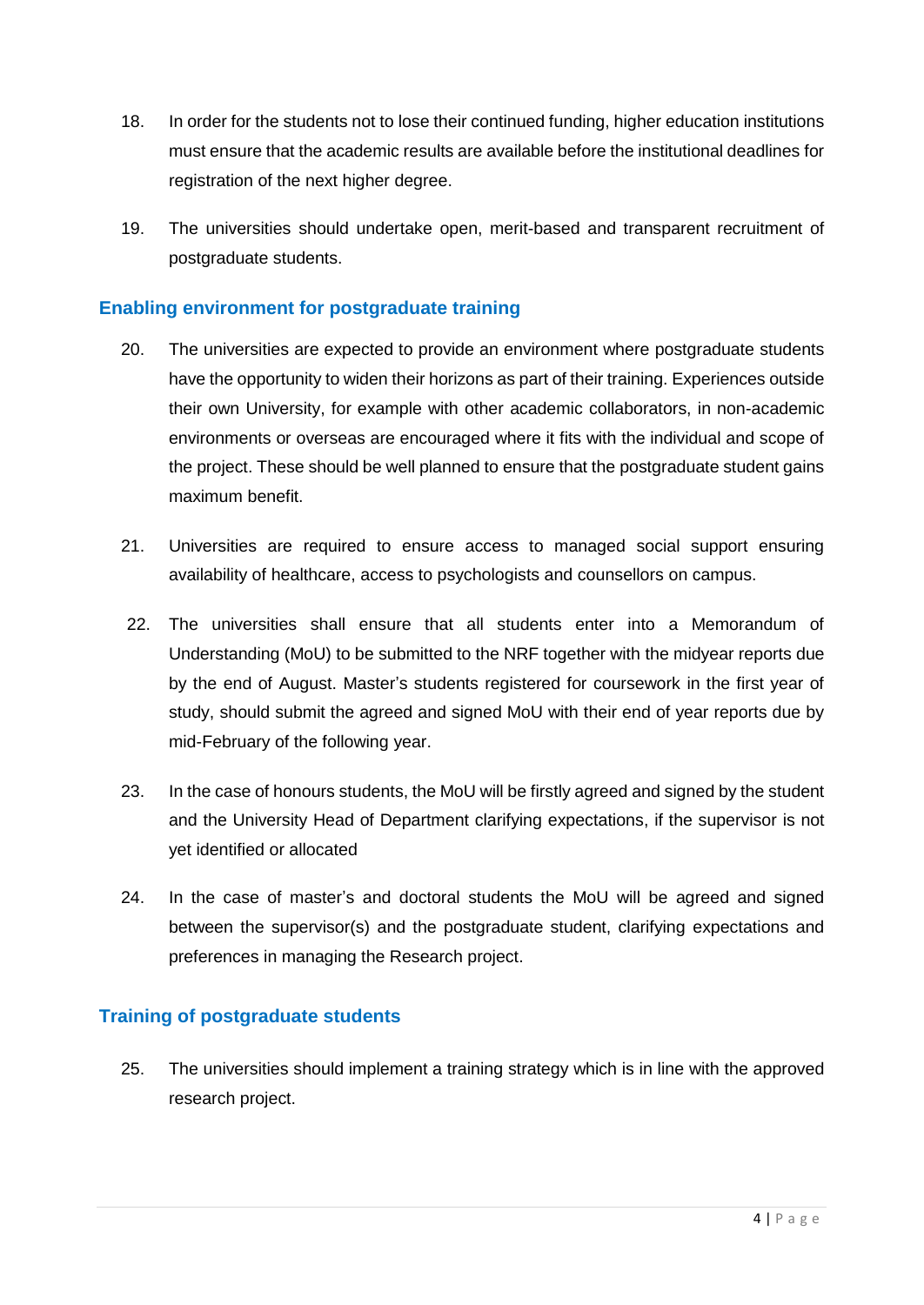26. The emphasis should be on enhancing the research excellence and quality of postgraduate training by developing the students' thinking and research capabilities, academic capabilities, and life skills.

#### **Quality assurance**

27. The universities should provide career advice (both prior to embarking on a postgraduate study and ongoing) to enable students to choose the most appropriate type of postgraduate study and have the confidence and skills to explore the impact they may have in a wide range of career options.

#### **Code of Ethics for Research**

- 28. It is the responsibility of the supervisor, in conjunction with the university, to ensure that all research activities carried out in or outside South Africa comply with the laws or regulations of South Africa and/or of the foreign country in which the research activities are conducted. These include appropriate human subject, animal welfare, copyright and intellectual property protection, and other regulations or laws, as appropriate.
- 29. Universities are expected to offer all postgraduate students supported by NRF to conduct research, appropriate training on code of ethics for research.

#### **Supervision of students**

- 30. The universities are expected to provide excellent standards of supervision, management and mentoring. Supervisors should receive the support and training that they individually need to provide the highest-quality supervisory support to their postgraduate students and be aware of their responsibilities to treat all postgraduate students in a fair, open and non-discriminatory manner.
- 31. Supervisors should provide institutional commitment to the necessary running expenses for the research project as well as the appropriate research infrastructure during the postgraduate studies.
- 32. Supervisors should provide postgraduate students with training in the principles of good research conduct in their discipline, and understanding how to comply with relevant ethical, legal, and professional frameworks as part of their training.
- 33. Supervisors should provide postgraduate students with in-depth advanced training, as well as developing a broad understanding of their subject area. They should also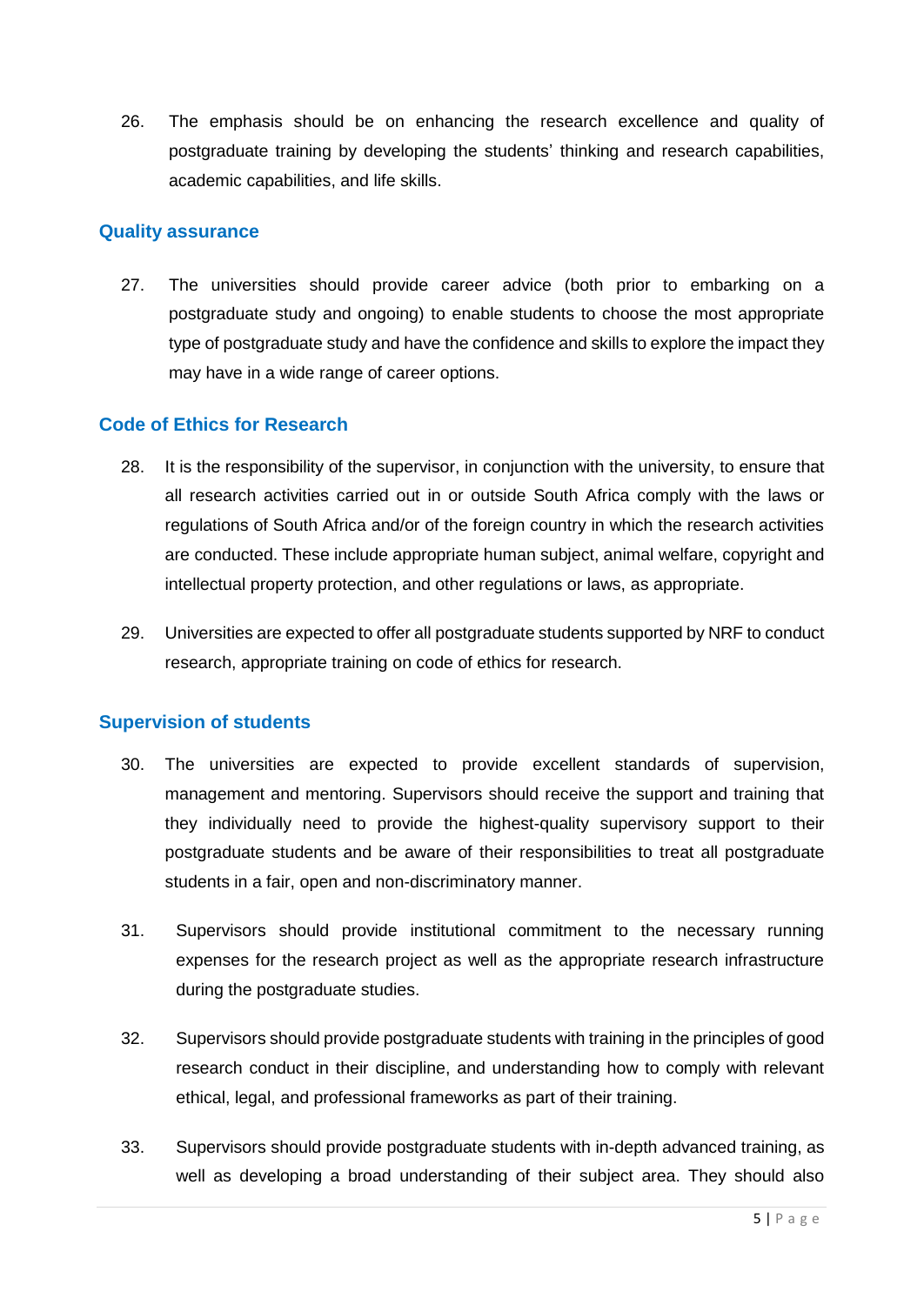provide an understanding of how their research fits into the broader "research and innovation system".

- 34. Supervisors should provide postgraduate students with training in experimental design and statistics appropriate to their disciplines and in the importance of ensuring research results are robust and reproducible.
- 35. Supervisors are expected to have regular project review meetings with postgraduate students to monitor progress and to identify and address potential challenges at an early stage.
- 36. Supervisors should recognise postgraduate studies as wider training opportunities, encourage and support students in developing their careers. Supervisors are therefore expected to have personal development review meetings with students at regular intervals. Supervisors are expected to ensure that students receive managed academic support, life skills training and wrap-around support for holistic personal development.
- 37. Supervisors must ensure that students submit Bi-annual Progress Reports and that they respond to the students report timeously to ensure continued funding for their postgraduate studies.
- 38. Supervisors must ensure that the student undertakes at least 80 hours of Academic Service Work per annum in the form of structured, University determined academic support activities.

#### **Research Collaborators**

- 39. The collaborating partners should maximise the quality of the training experience for the student by recognising the broader training and development opportunities which are available through working in academic and non-academic environments.
- 40. The NRF expects the university and collaborating organisation to have an agreement in place before the project begins, which recognises the student's contribution, to make sure that the Intellectual Property arising from the research/training is managed effectively.

# **EXPECTATION OF THE STUDENTS**

41. Students are expected to familiarize themselves with the NRF Application Funding Framework and Guide.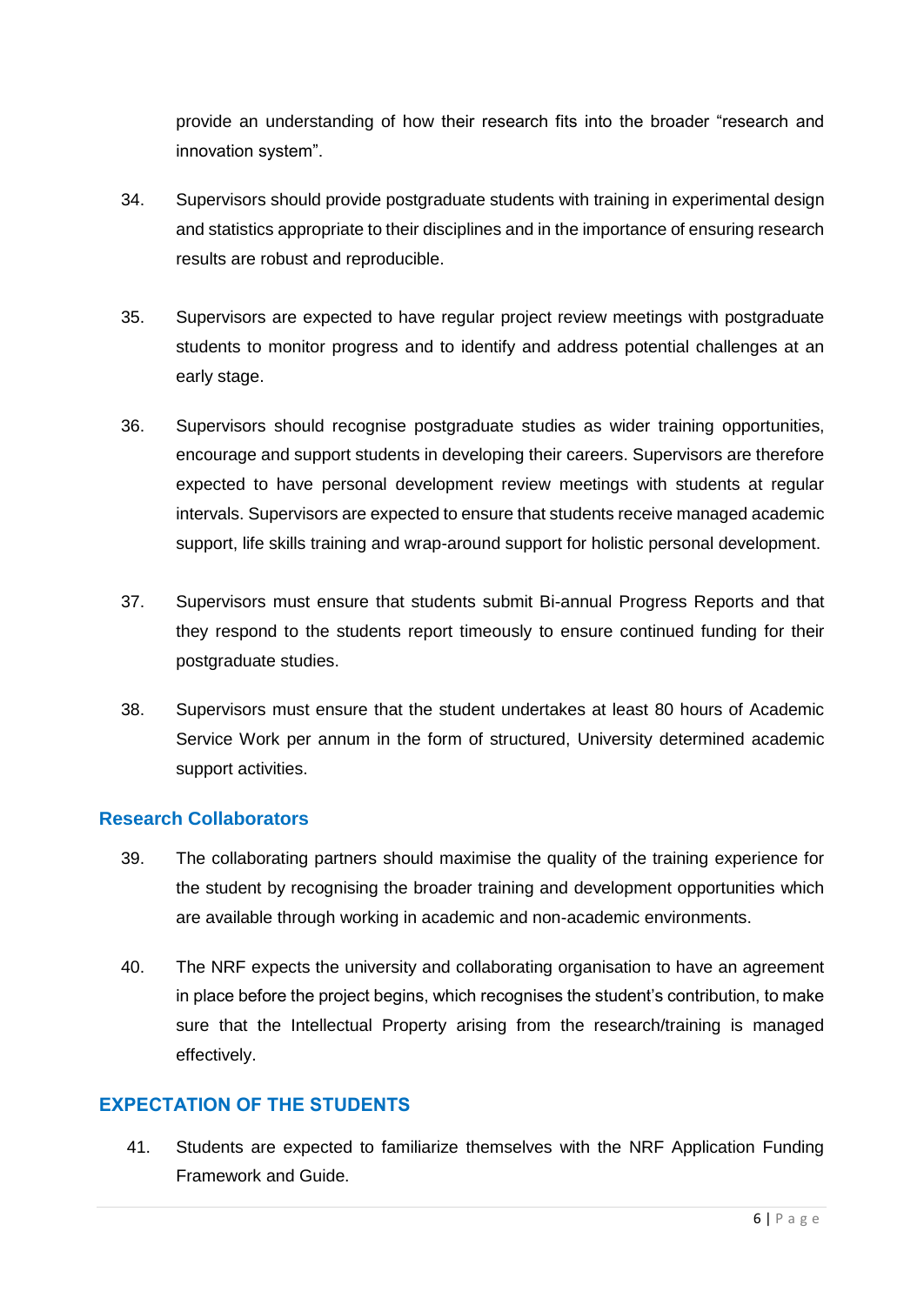- 42. Students are expected to apply for the funding on time, submitting all the required documents.
- 43. Students are expected to inform the NRF about any other funding that they may be awarded. Failure to do so will be regarded as fraud and will result in the termination of funding and return of any funding fraudulently received.
- 44. Students are expected to take full responsibility of their own learning and development and the successful and timely completion of their qualification.
- 45. All NRF funded students must have a valid transactional bank account into which monthly stipends will be paid by the University.
- 46. All NRF funded students will be expected to sign a CoG at the commencement of funding at each level of study.
- 47. Honours students should ensure that they submit to the NRF, a MoU agreed and signed by the student and the Head of Department clarifying expectations.
- 48. Master's and doctoral students should ensure that they submit to the NRF a Memorandum of Understanding (MoU) between him/herself agreed and signed by the student, supervisor(s) clarifying expectations and preferences in managing the Research project.
- 49. The Student-Supervisor MoU must include frequency for submitting written reports; managed academic support; life skills training and wrap-around support for holistic personal development. In addition, the MoU must include at least 80 hours of Academic Service Work per annum in the form of structured, University determined academic support activities.
- 50. Students should be actively involved in managing and directing their research project and training, taking advice from their supervisor.
- 51. Students are expected to have regular project review and personal development meetings with their supervisor(s) to monitor progress and to identify and address potential challenges at an early stage.
- 52. Students are expected to submit Bi-annual Progress Reports endorsed by their supervisors at the end of each semester.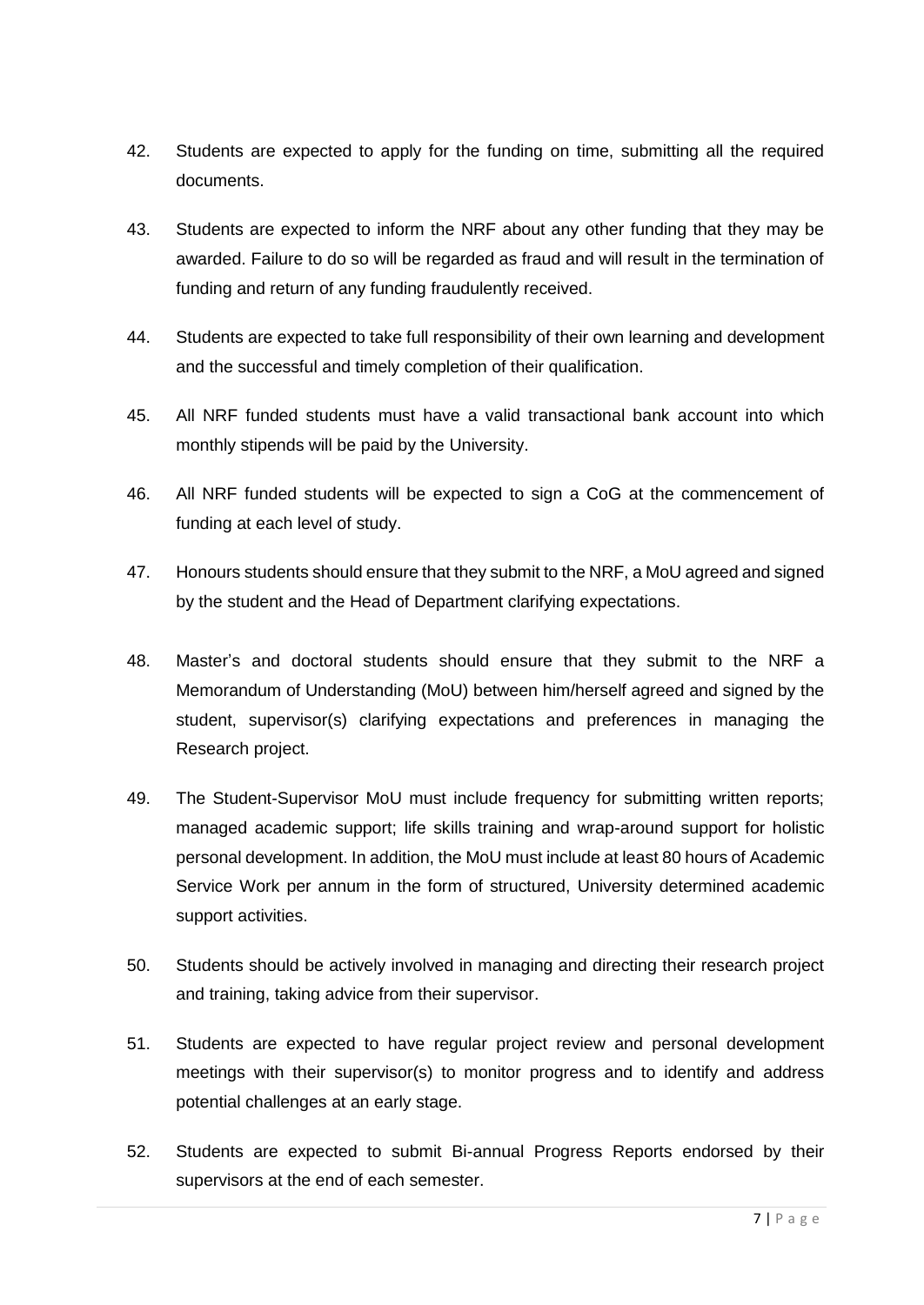- 53. Where students get the opportunity to work in a non-academic environment, they should maximise the opportunity by seeking to understand the role of research within the organisation and the wider context.
- 54. Students are expected to participate in training and networking opportunities provided by the University.
- 55. Students should complete all information/reporting requests from the NRF and ensure contact details are maintained.
- 56. Students should be familiar with the funders (e.g. NRF) and their strategic objectives. DSI-NRF support should be acknowledged on any publications or any other form of dissemination arising from their postgraduate studies.
- 57. Students are expected to undertake at least 80 hours of Academic Service Work per annum in the form of structured, University determined academic support activities. University determined academic support activities may include tutoring/mentoring of other students; volunteering for orientation of new students and on career days; or science engagement activities. Academic support activities must be included in the student-supervisor MoU and reported on in the student Bi-annual Reports.

# **EXPECTATION OF THE NRF**

- 58. Provide visible information on the scholarship application process on our website and other avenues and keep this information updated. This includes making explicit the criteria for eligible students.
- 59. NRF will receive and process applications via the NRF Online Submission System.
- 60. Provide the necessary funding opportunities to qualifying postgraduate students.
- 61. Harmonise terms, conditions, and guidance around postgraduate training, where practical.
- 62. Discuss and evaluate recruitment strategy and processes, and training of postgraduate approaches at Universities on visits and through formal support mechanisms, as required.